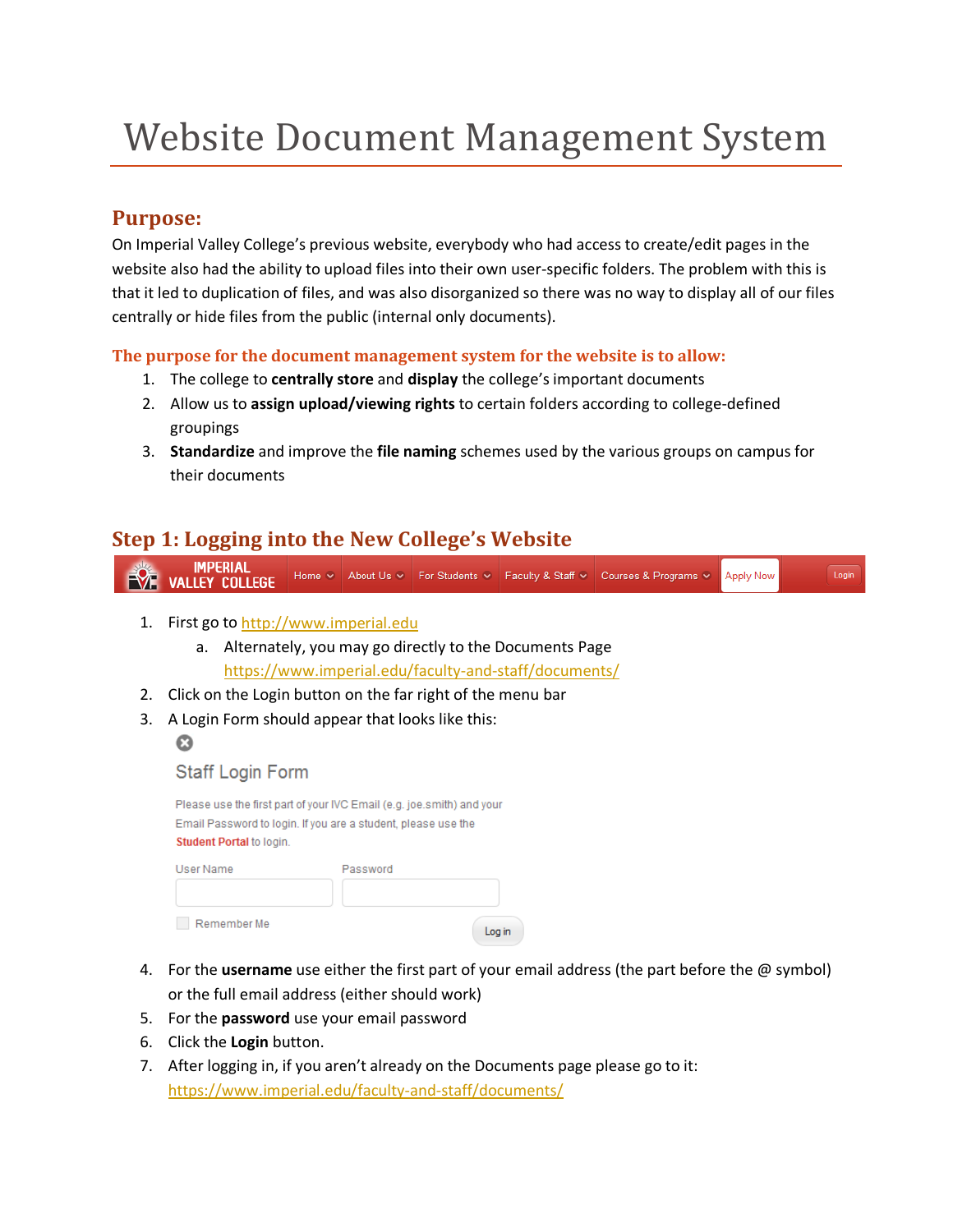# **Step 2: Selecting the Folder to Submit Files into**

*Note: In the program, you may also see the word Category used…simply do a mental translation in your head to Folder, as they are one and the same.*

Below you can see the top level folders where files can be stored and since we're now logged in you can see the Submit File button next to each Folder:

| <b>Faculty &amp; Staff</b><br><b>Documents</b><br>Home              |                         |                    |
|---------------------------------------------------------------------|-------------------------|--------------------|
| <b>Documents</b>                                                    |                         |                    |
| <b>Downloads Home</b>                                               | <b>Search Documents</b> | <b>Submit File</b> |
| Academic Services Submit File                                       |                         |                    |
| <b>E Community Admissions &amp; Records Submit File</b>             |                         |                    |
| <b>E Board of Trustees Submit File</b>                              |                         |                    |
| <b>E Board Policies &amp; Administrative Procedures Submit File</b> |                         |                    |
| <b>Education</b> Committees <b>Submit File</b>                      |                         |                    |
| <b>E</b> Divisions <b>Submit File</b>                               |                         |                    |
| <b>E</b> Human Resources <b>Submit File</b>                         |                         |                    |
| Information Technology Submit File                                  |                         |                    |
| Sections                                                            |                         |                    |
| Adjunct Faculty Instructional Handbook                              |                         |                    |
| Adjunct Faculty Orientation Packet                                  |                         |                    |
| <b>Drientation Packet</b>                                           |                         |                    |

If we wanted to **Submit a File** into the **Information Technology | Support & Training | Support** folder we would simply drill down till we could see the Support folder, and then we'd click on the Submit File link to the right of it:

- **E** Academic Services **Submit File**
- Admissions & Records Submit File
- **E Coard of Trustees Submit File**
- **E** Board Policies & Administrative Procedures **Submit File**
- **ED** Committees Submit File
- **ED** Divisions **Submit File**
- **E E** Human Resources **Submit File**
- **E** Information Technology **Submit File** 
	- Support & Training Submit File
		- Support Submit File
		- Training (16) Submit File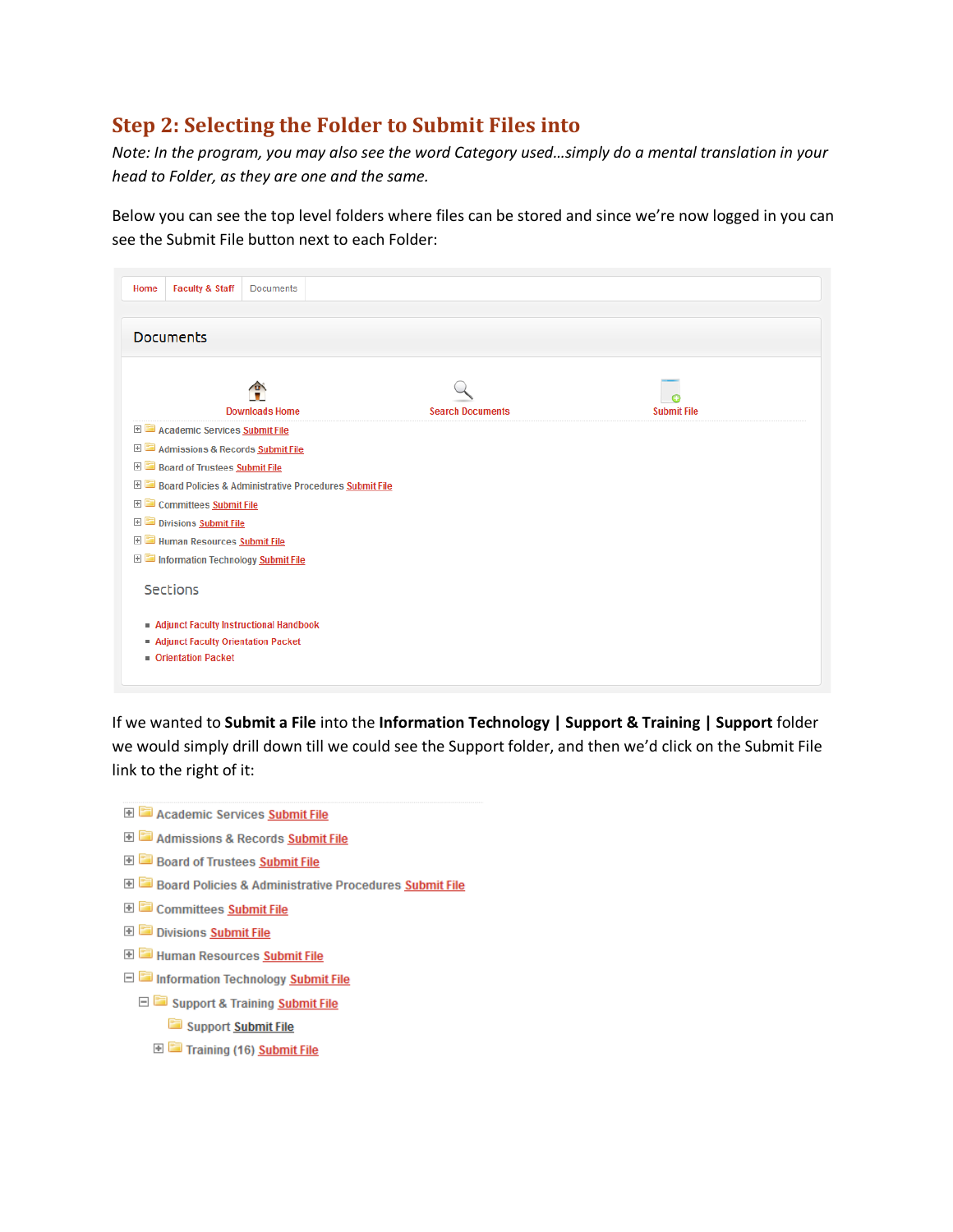If we wanted to submit an **agenda** file for the **current year** for the **Technology Planning Committee** we could drill down into the Committees till we got to the **Technology Planning | 2011 | Agendas** folder and then click on **Submit File**:

- 日 **a** Committees Submit File
	- **E Cademic Senate Submit File**
	- **E Committees** Submit File
	- **E College Council Submit File**
	- □ 2 Planning Committees Submit File
		- Educational Master and Program Review Planning Submit File
		- E Strategic Planning Submit File
		- □ Subcommittees Submit File
			- **E** Budget and Fiscal Planning **Submit File**
			- Facilities and Environmental Improvement Submit File
			- **ED** Marketing Submit File
			- **E** Professional Development Submit File
			- E Staffing Submit File
			- E Student Learning Outcomes Submit File
			- Technology Planning Submit File
				- **E** 2000 Submit File
				- **E** 2001 Submit File
				- **E** 2002 Submit File
				- **E** 2003 Submit File
				- 田 <mark>室</mark> 2004 Submit File
				- **E** 2005 Submit File
				- **E** 2006 Submit File
				- **E** 2007 Submit File
				- 田 2008 Submit File
				- E 2009 Submit File
				- 田 2010 Submit File
				- 日 2011 Submit File
					- Agendas Submit File
					- Minutes Submit File
				- **El** 2012 Submit File
	- E Standing Rules (10) Submit File
- **ED** Divisions Submit File
- **E** Human Resources **Submit File**
- Information Technology Submit File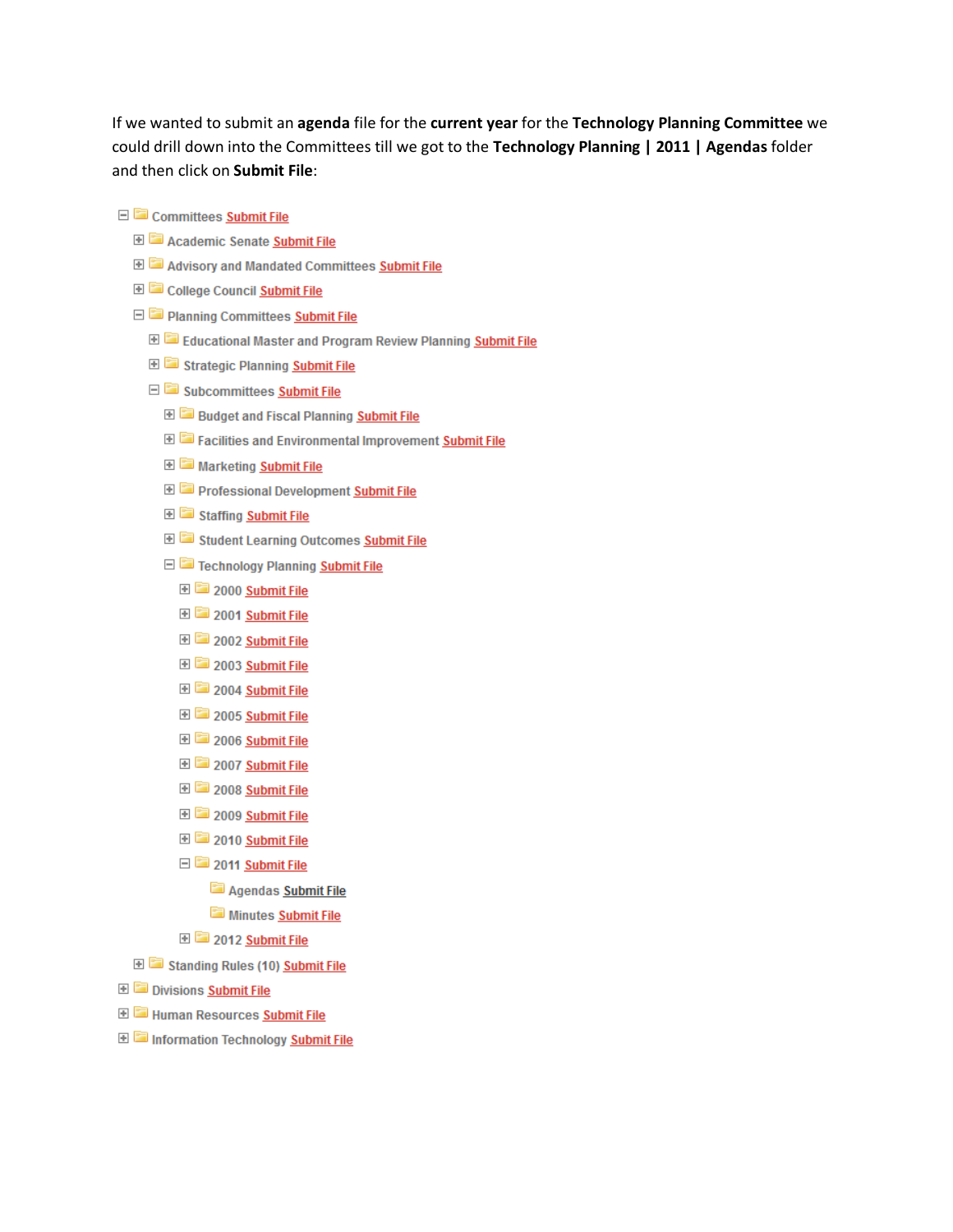# **Step 3: Submitting Files**

#### **Submit a Document: Step 1**

After clicking on a Submit File link, you will be taken to the Submit a Document page:

# **Submit a Document**

Step 1 of 3

| Upload a file from your computer                   |  |
|----------------------------------------------------|--|
| Transfer a file from another server to this server |  |
| Link a file from another server to this server     |  |

We will almost always be **Uploading a File from your computer**, so all you need to do on this page is click **Next**, since that option is selected by default.

#### **Important!**

Please read the separate document about file naming conventions before uploading your document in the next step.

Additionally, please make sure your file has been converted to **PDF** format.

#### **Submit a Document: Step 2**

The next step will allow you to browse your computer to find the file you want to upload:

#### **Submit a Document**

| Step 2 of 3                      |        |        |
|----------------------------------|--------|--------|
| Upload a file from your computer |        |        |
| Select a file                    | Browse |        |
| <<< Back                         |        | Upload |

So I'll go ahead and click on Browse and then go into the Technology Planning Committee folder I have on my computer and select the Agenda file I want to upload: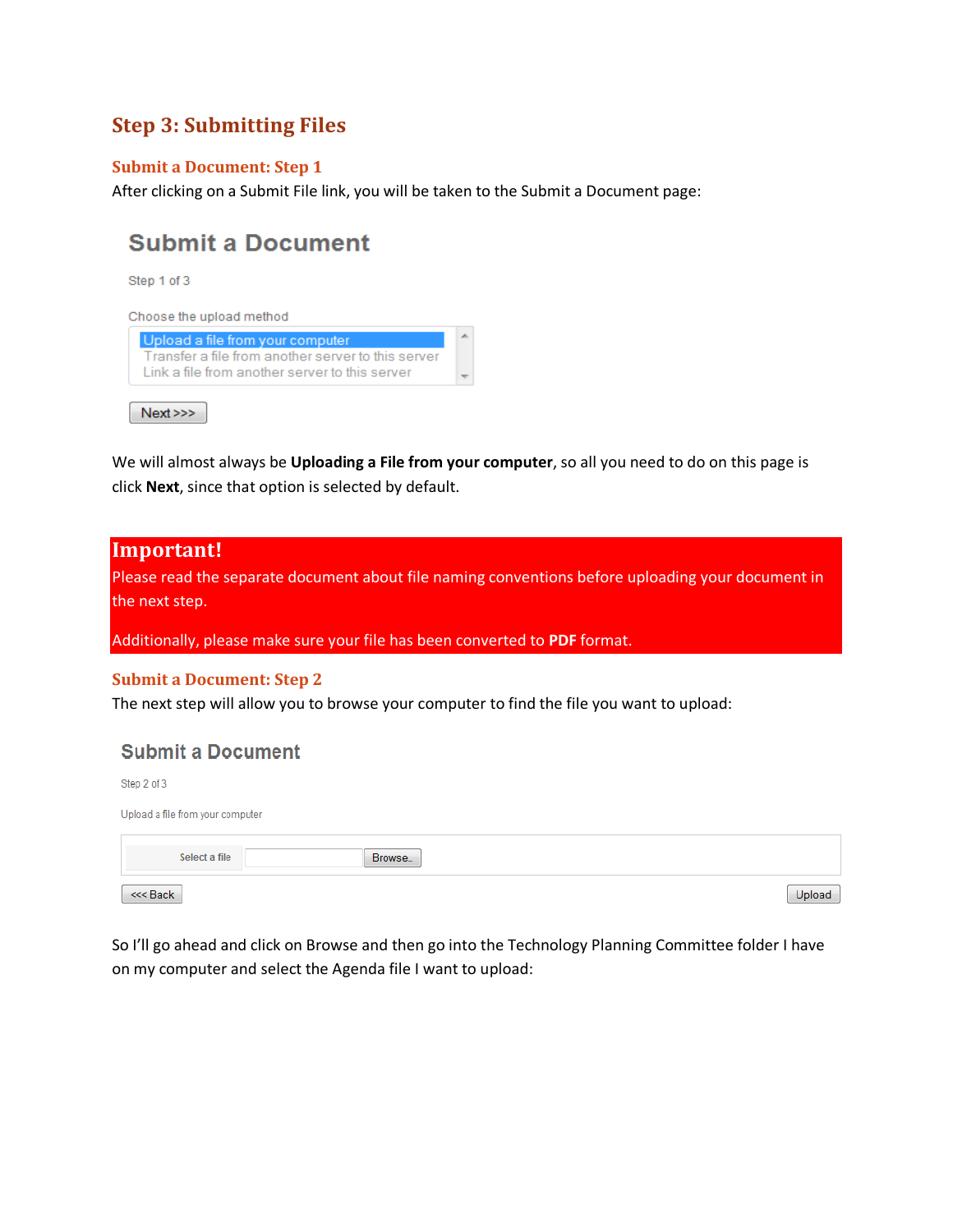| <b>File Upload</b>                                              |            |                                                           |                                  | $\mathbf{x}$                   |
|-----------------------------------------------------------------|------------|-----------------------------------------------------------|----------------------------------|--------------------------------|
|                                                                 |            | « Documents > Committees > Technology Planning Committee  | $+$<br>÷                         | Search Technology Planning C P |
| Organize $\blacktriangledown$                                   | New folder |                                                           |                                  | 脂 ▼                            |
| <b>X</b> Favorites<br>Desktop                                   |            | Documents library<br><b>Technology Planning Committee</b> |                                  | Arrange by: Folder ▼           |
| Downloads                                                       |            | ×<br>Name                                                 | Date modified                    | Type                           |
| Dropbox<br>Recent Places                                        |            | agenda_banner_user_group_2011-09-08.docx                  | 9/8/2011 8:41 AM                 | Microsoft Office               |
|                                                                 |            | agenda_technology_planning_2011-09-08.pdf                 | 9/7/2011 5:27 PM                 | Adobe Acrobat D                |
| Libraries                                                       |            | minutes_banner_user_group_2011-07-14.pdf<br>ᅐ             | 9/8/2011 8:34 AM                 | Adobe Acrobat D                |
| <b>Documents</b><br>当                                           | Ξ          | minutes_technology_planning_2011-05-12.pdf<br>ᅚ           | 6/7/2011 9:39 AM                 | Adobe Acrobat D                |
| Music<br><b>Pictures</b><br><b>Videos</b><br><b>ID</b> Computer |            | $\mathbb{Z}$ minutes technology planning 2011-06-09.pdf   | 9/7/2011 5:24 PM                 | Adobe Acrobat D                |
| Local Disk (C:)<br><b>Gu</b> Network                            |            |                                                           |                                  |                                |
|                                                                 |            | $\mathbf{H}$ .                                            |                                  |                                |
|                                                                 |            | File name: agenda_technology_planning_2011-09-08.pdf      | <b>All Files</b><br>▼<br>$O$ pen | Cancel<br>E                    |

Once I have selected the file I want to upload (and clicked on the Open button in the image above) I can go ahead and click on the Upload button back on the Submit a Document page:

## **Submit a Document**

| Step 2 of 3<br>Upload a file from your computer |                                             |        |
|-------------------------------------------------|---------------------------------------------|--------|
|                                                 | Select a file C:\Users\omar.ramos.lN Browse |        |
| <<< Back                                        |                                             | Upload |

As the file is uploading you'll see a progress bar animation, before you're redirected to the next page:

### **Submit a Document**

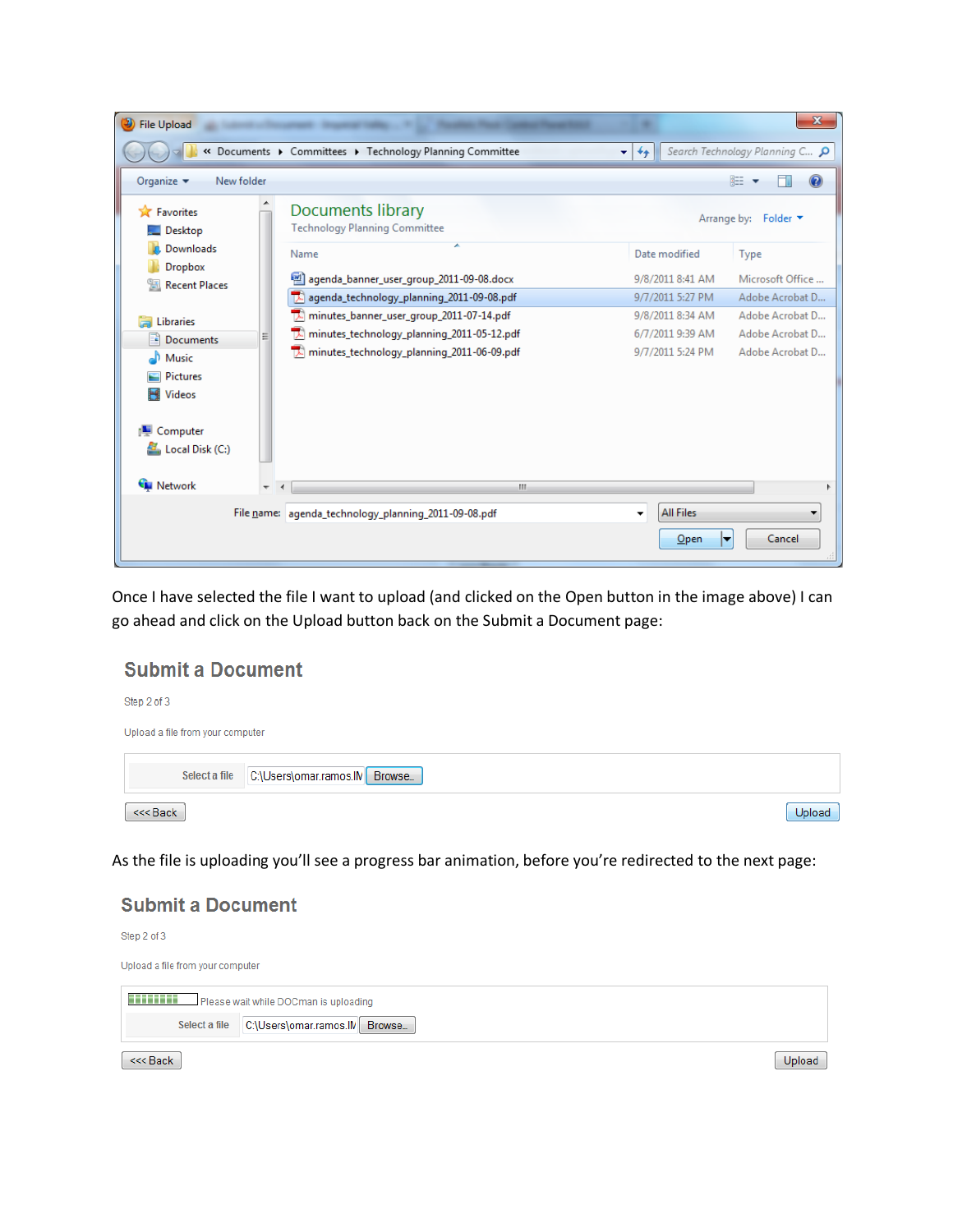#### **Submit a Document Step 3:**

On the next page you'll be able to customize the title for your file (this will be displayed on the website), as well as customize the Category (Folder) that your file will be stored in.

*Note: Please verify that the category is the one you selected.*

#### **Make sure to do the following:**

- 1. Set Approved to Yes
- 2. Set Published to Yes

If you don't do the above you can go back later and do it, but the main point is that the file will not be displayed to others until it has been Approved and Published.

#### **Optional Step:**

1. Add a description (not required, and needs considerable time on your part to be entered for each document)

Once you've performed the Steps above, click on the **Save** button in the top right section.

#### **Edit the Document**

| <b>Description</b> |                                                    | Cancel<br><b>Save</b> |
|--------------------|----------------------------------------------------|-----------------------|
| <b>Title</b>       | Agenda Technology Planning 2011-09-08              |                       |
|                    | Category   Agendas<br>$\blacktriangledown$         |                       |
|                    | Approved No O Yes                                  |                       |
|                    | Published No Yes                                   |                       |
| <b>Description</b> | af.                                                |                       |
|                    | DOClink Article<br><b>RokCandy Macros</b><br>Image |                       |

After you've clicked on Save, you should be taken to a page that looks like this: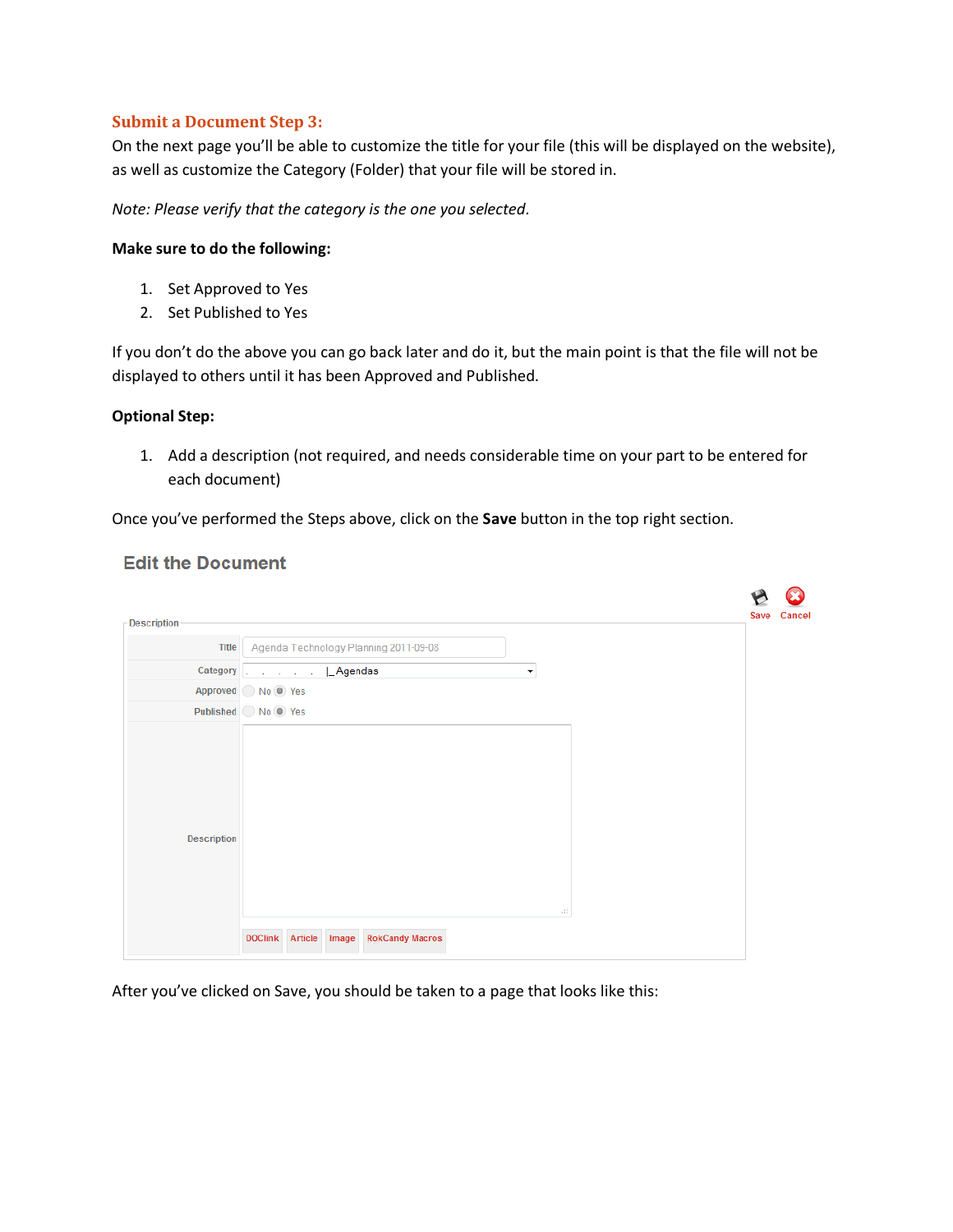| Home | <b>Documents</b> | Committees                                 | <b>Planning Committees</b> | <b>Subcommittees</b>                  | <b>Technology Planning</b> | 2011 | Agendas                     |                         |
|------|------------------|--------------------------------------------|----------------------------|---------------------------------------|----------------------------|------|-----------------------------|-------------------------|
|      |                  | $\rightarrow$                              |                            |                                       |                            |      |                             |                         |
|      |                  | <b>Downloads Home</b>                      |                            | <b>Search Document</b>                |                            |      | <b>Submit File</b>          |                         |
|      |                  |                                            |                            |                                       |                            |      |                             |                         |
|      | <b>Agendas</b>   |                                            |                            |                                       |                            |      |                             |                         |
|      |                  |                                            |                            |                                       |                            |      |                             |                         |
|      |                  |                                            |                            |                                       |                            |      |                             |                         |
|      | <b>Documents</b> |                                            |                            |                                       |                            |      |                             |                         |
|      |                  | Order by: Name   Date   Hits [ Ascendant ] |                            |                                       |                            |      |                             |                         |
|      |                  |                                            |                            |                                       |                            |      |                             |                         |
|      |                  |                                            |                            | Agenda Technology Planning 2011-09-08 |                            |      |                             |                         |
|      |                  |                                            |                            |                                       |                            |      |                             | new!                    |
|      |                  |                                            |                            |                                       |                            |      | Date added:                 | 09/15/2011              |
|      |                  |                                            |                            |                                       |                            |      | Date modified:<br>Filesize: | 09/15/2011<br>102.28 kB |
|      |                  |                                            |                            |                                       |                            |      | Downloads:                  | $\theta$                |

At this point you have the option to perform a number of operations on the file:

- **Edit** Allows you to Edit the Title, Change the Category, Add a Description, Change the Viewers and Maintainers Groups for the file.
- **Move** Allows you to move the file to a different Category
- **Delete** Allows you to delete the file
- **Update** Allows you to upload a new file to replace the existing file
- **Reset** Should reset the Downloads count for the file
- **Checkout/Checkin** Allows you to checkout the file for editing or check it back in (mostly handled automatically)
- **Publish/Unpublish** Allows you to make the file viewable to others or hidden

# **Advanced (Optional) Step – Changing the Viewer/Maintainer Groups for a file:**

When **editing** a document **beneath the description area** are a number of tabs: Document, **Permissions**, License, and Details. To change the Viewer/Maintainer Groups for a File you'll need to click on the **Permissions** tab: